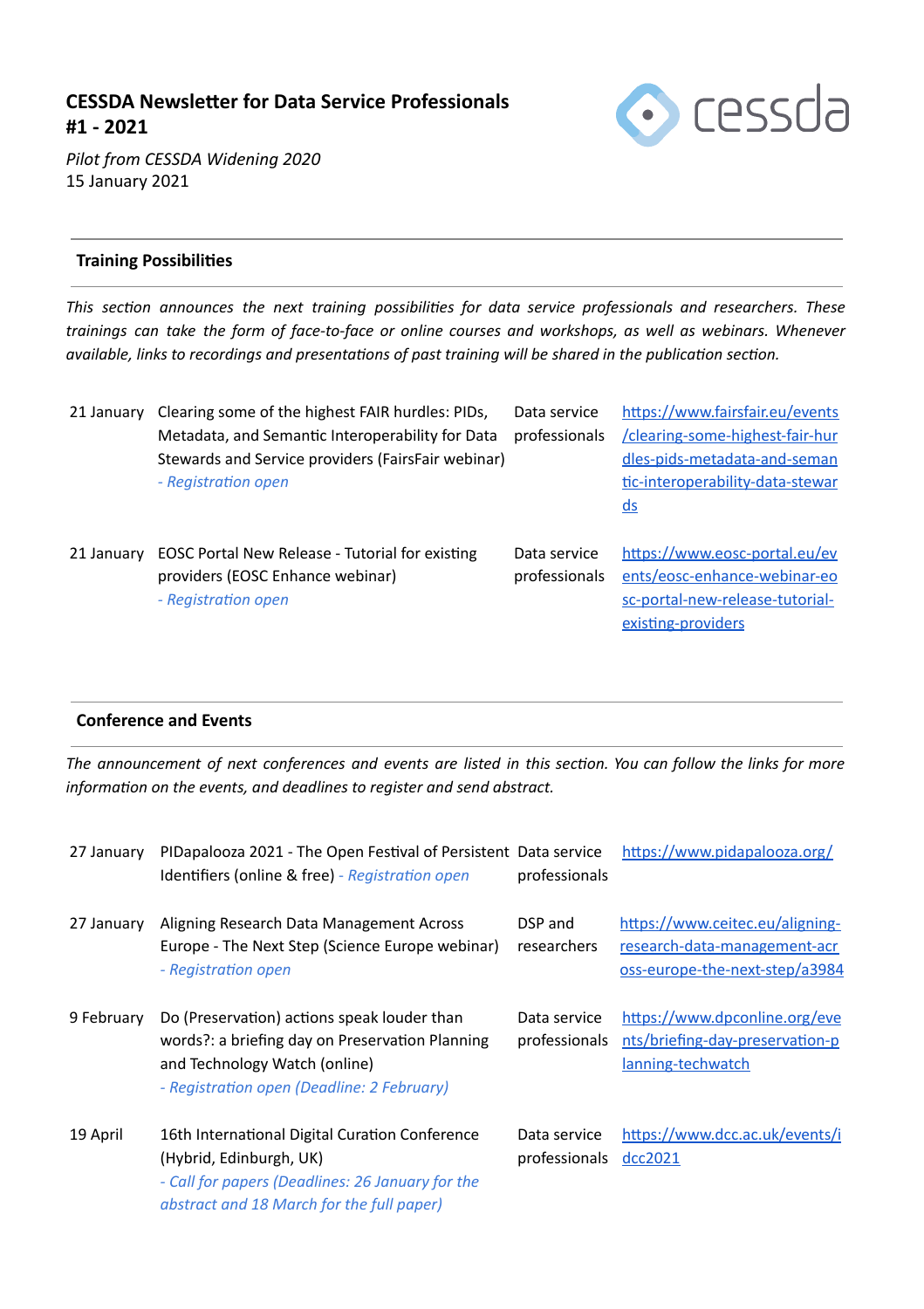| 20-22 April         | RDA 17th Plenary Meeting (Hybrid, Edinburgh, UK) DSP and<br>- Call for sessions (Deadline: 26 January)<br>- Call for co-located events (Deadline: 12 February)<br>- Call for poster (Deadline: 26 March) | researchers                   | https://www.rd-alliance.org/rd<br>as-17th-plenary-call-sessions-e<br>xtended<br>https://www.rd-alliance.org/rd<br>as-17th-plenary-call-co-located<br>-events<br>https://www.rd-alliance.org/rd<br>as-17th-plenary-call-posters |
|---------------------|----------------------------------------------------------------------------------------------------------------------------------------------------------------------------------------------------------|-------------------------------|--------------------------------------------------------------------------------------------------------------------------------------------------------------------------------------------------------------------------------|
| 18-20 May           | IASSIST 2021 Global Virtual Conference<br>(Registration will open in March 2021. Workshops<br>will be held the week prior.) - Save the date                                                              | Data service<br>professionals | https://iassistdata.org/confere<br>nces/iassist-virtual-2021/                                                                                                                                                                  |
| 9-10 June           | 11th International Conference of Panel Data<br>Users in Switzerland (University of Lausanne, CH)<br>- Call for abstracts and session proposals<br>(Deadline: 31 January)                                 | Researchers                   | https://forscenter.ch/events-tra<br>ining/?showcontent=18320#ev<br>ents 18320                                                                                                                                                  |
| 29-30 June          | ICTeSSH 2021 (free, online) - Save the date                                                                                                                                                              | DSP and<br>researchers        | https://ictessh.uns.ac.rs/                                                                                                                                                                                                     |
| 30 June -<br>2 July | Joint IASSIST/CESSDA Meeting (Gothenburg, SE)<br>- Save the date                                                                                                                                         | Data service<br>professionals | https://www.iassist2021.org/                                                                                                                                                                                                   |
| 18-20<br>October    | Conference FORCE2021 (San Sebastian, ES)<br>- Save the date                                                                                                                                              | DSP and<br>researchers        | https://www.force11.org/meeti<br>ngs/force2021                                                                                                                                                                                 |

## **Publications and other resources**

In this section will be listed new reports and publications, as well as different resources such as tools and past *recordings* and *presentations from training and conferences. You can find other useful resources for data service* professionals and users in the CESSDA Resource [Directory](https://www.zotero.org/groups/2382601/cessda_resource_directory/library). All deliverables, reports created in CESSDA projects as *well* as past CESSDA training are available in the **CESSDA** Zenodo platform.

| EDDI20 : 12th Annual European DDI User Conference<br>- Recording                                         | Data service<br>professionals | https://www.youtube.com/playlist?<br>list=PLii5T1O4gQHl8vt9pb8Am8SM<br>zw1ZMNIn9                                                                |
|----------------------------------------------------------------------------------------------------------|-------------------------------|-------------------------------------------------------------------------------------------------------------------------------------------------|
| Implementing Effective Data Practices: Stakeholder<br>Recommendations for Collaborative Research Support | Data service<br>professionals | https://www.arl.org/resources/imp<br>lementing-effective-data-practices-<br>stakeholder-recommendations-for-c<br>ollaborative-research-support/ |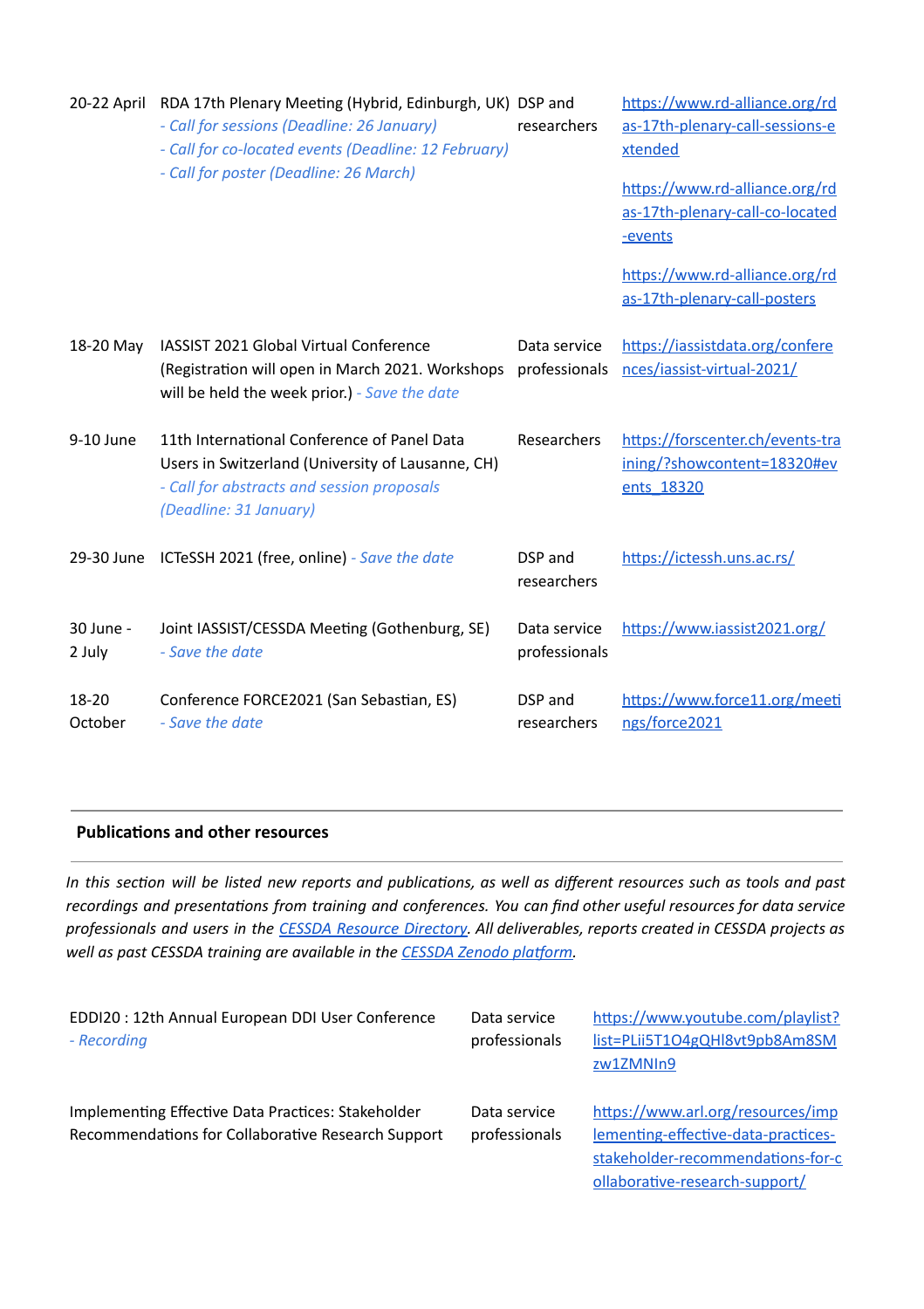| Recommendations on certifying services required to<br>enable FAIR within EOSC                                                                        | Data service<br>professionals | https://doi.org/10.2777/127253                                                                     |
|------------------------------------------------------------------------------------------------------------------------------------------------------|-------------------------------|----------------------------------------------------------------------------------------------------|
| Recommendations on FAIR metrics for EOSC                                                                                                             | Data service<br>professionals | https://doi.org/10.2777/70791                                                                      |
| Report on the OPERAS workshop "How to fill the<br>information gap: Open Access for the social sciences and<br>humanities"                            | Data service<br>professionals | https://doi.org/10.5281/zenodo.42<br>93341                                                         |
| SSHOC D3.2 Inventory of SSH citation practices, and<br>choice for SSHOC citation formats and implementation<br>planning                              | Data service<br>professionals | https://doi.org/10.5281/zenodo.44<br>36736                                                         |
| The State of Open Data 2020 (Digital Science)                                                                                                        | Data service<br>professionals | https://doi.org/10.6084/m9.figshare<br>.13227875.v2                                                |
| TRIPLE Deliverable: D6.1 Report on the General<br><b>Interoperability Requirements</b>                                                               | Data service<br>professionals | https://doi.org/10.5281/zenodo.43<br>22806                                                         |
| Implementing the RDA Research Data Policy Framework<br>in Slovenian Scientific Journals                                                              | DSP and<br>researchers        | http://doi.org/10.5334/dsj-2020-04<br>9                                                            |
| OpenAIRE Course on Open Science and Research Data<br>Management - Slides and recordings                                                              | DSP and<br>researchers        | https://www.openaire.eu/item/chis<br>t-era-course-on-open-science-and-r<br>esearch-data-management |
| The FAIR Data Maturity Model: An Approach to<br>Harmonise FAIR Assessments                                                                           | DSP and<br>researchers        | http://doi.org/10.5334/dsj-2020-04<br>$\overline{1}$                                               |
| FORS Guide N°12: Measuring party affiliation                                                                                                         | Researchers                   | https://doi.org/10.24449/FG-2020-<br>00012                                                         |
| FORS Guide N°13: Preparation of survey data                                                                                                          | Researchers                   | https://doi.org/10.24449/FG-2020-<br>00013                                                         |
| Key issues in reusing data (UKDA webinar)<br>- Slides and recording                                                                                  | Researchers                   | https://www.ukdataservice.ac.uk/n<br>ews-and-events/eventsitem/?id=55<br><u>78</u>                 |
| The IASSIST Quarterly invites submissions for a special<br>issue on systemic racism in data practices.<br>- Call for submissions (Deadline: 2 April) | Researchers                   | https://www.iassistquarterly.com/i<br>ndex.php/iassist/announcement/vi<br>ew/4                     |